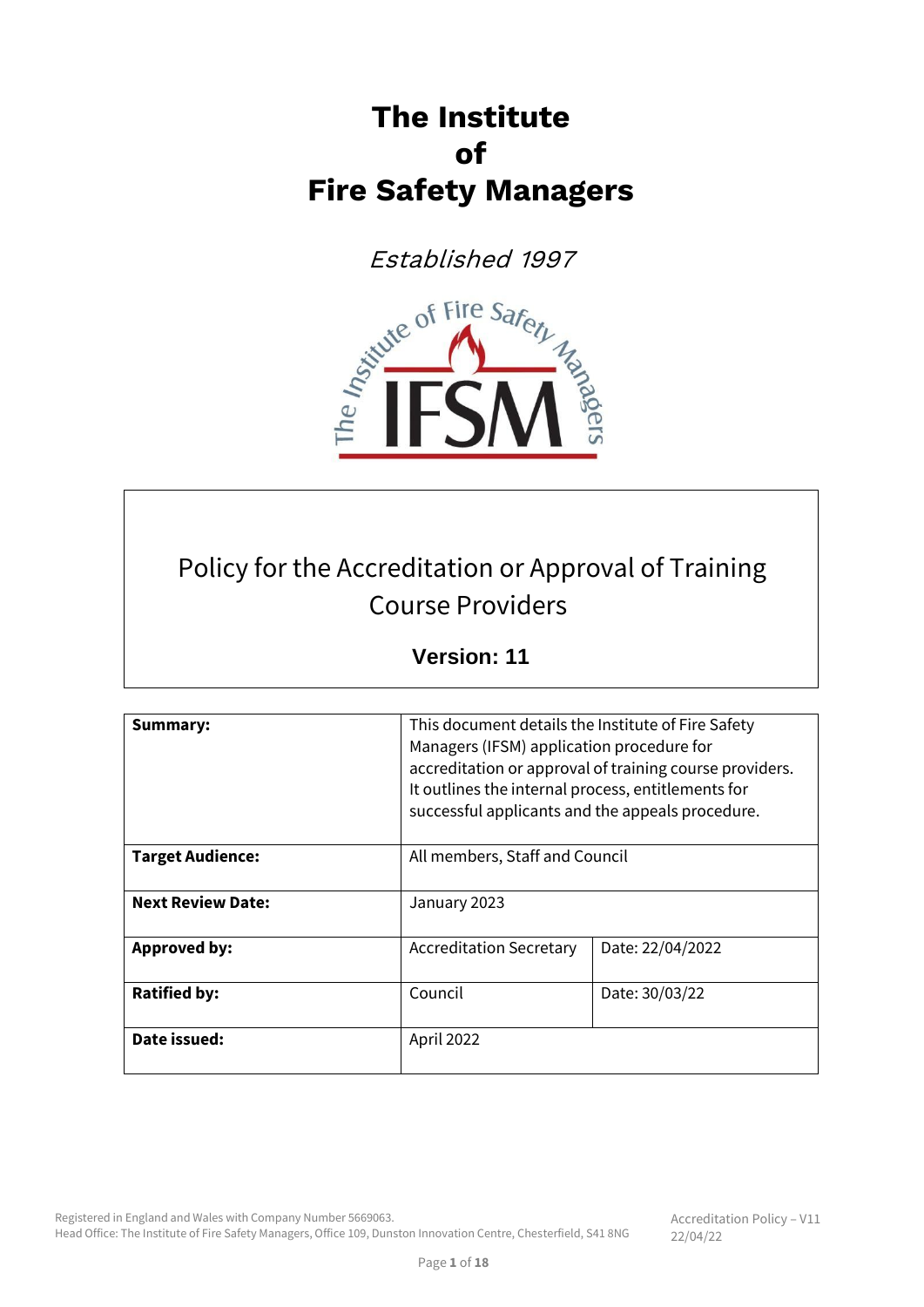# **Table of Contents**

|                                                                                                                              | Page N°. |
|------------------------------------------------------------------------------------------------------------------------------|----------|
| <b>General Procedures for Accreditation of Courses and Approval of</b><br><b>Training Centres and Similar Establishments</b> |          |
| Introduction                                                                                                                 | 3        |
| <b>General Procedures</b>                                                                                                    | 3        |
| Entitlements of Accredited Course providers and Approved Centres                                                             | 4        |
| Internal Procedures for Accreditation of Courses and Approval of<br><b>Training Centres and Similar Establishments</b>       |          |
| <b>Introduction and Authority</b>                                                                                            | 4        |
| <b>Initial Procedure</b>                                                                                                     | 5        |
| Receipt of Application                                                                                                       | 5        |
| Review and Evaluation of Information                                                                                         | 5        |
| Site Visit Stage                                                                                                             | 6        |
| Accreditation                                                                                                                | 7        |
| <b>Appeals Procedure</b>                                                                                                     | 7        |
| Disputes & Complaints                                                                                                        | 8        |
| Monitoring and Control                                                                                                       | 8        |
| Costs, Fees and Final Administration                                                                                         | 8        |
| Validation and Review                                                                                                        | 8        |
| Appendix 1 - Accreditation Team Report                                                                                       | 10       |
| Appendix 2 – Proforma for the Quinquennial Review                                                                            | 12       |
| Appendix 3 - Approved Centre Certificate                                                                                     | 15       |
| Appendix 4 - Accredited Course Certificate                                                                                   | 16       |
| Appendix 5 - Accredited Course Provider Certificate                                                                          | 17       |
| <b>Version Control</b>                                                                                                       | 18       |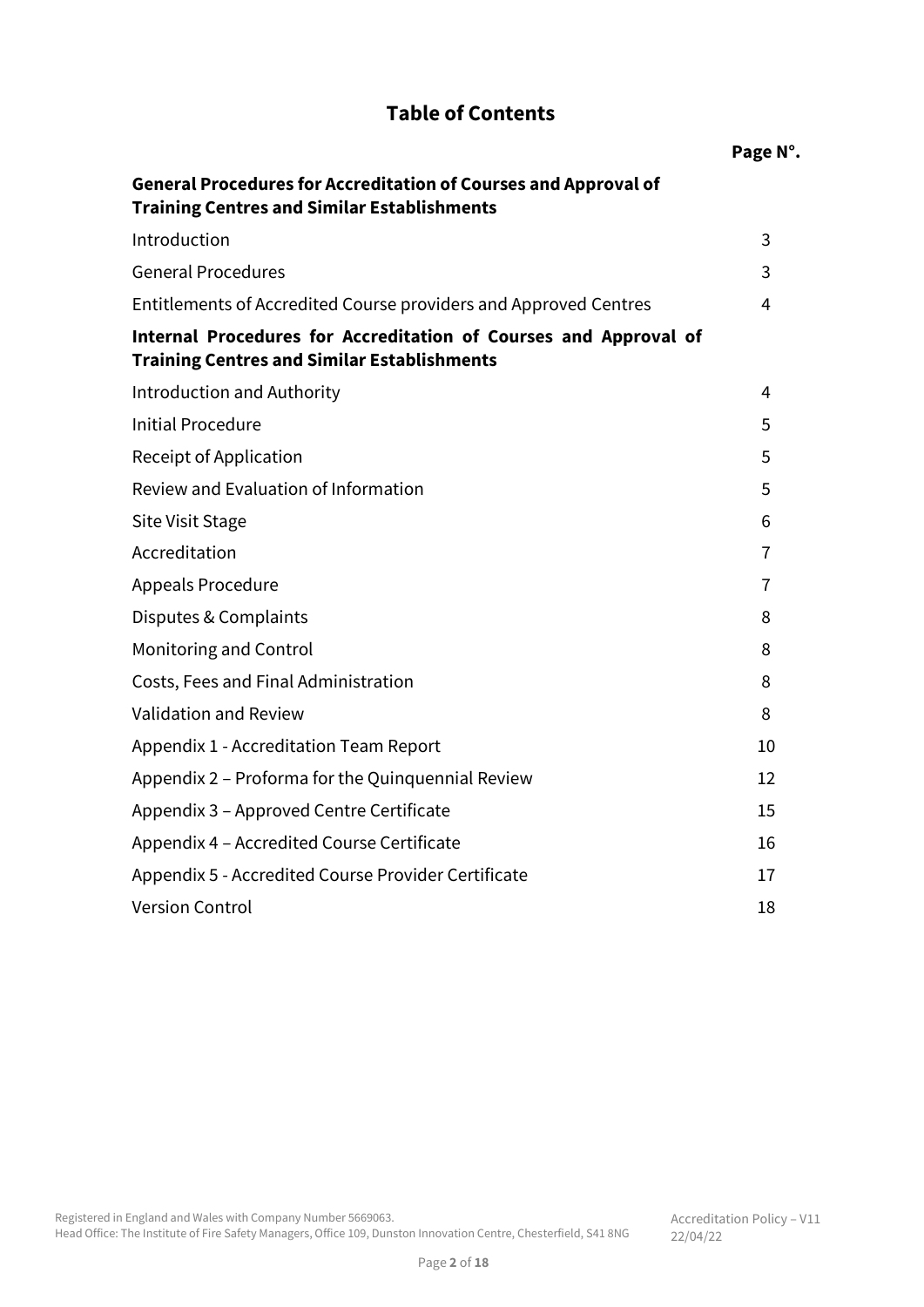## **General Procedures for Accreditation of Courses and Approval of Training Centres and Similar Establishments**

#### **1 Introduction**

The rules and regulations set out hereafter are enacted under the bylaws of the Insitute to detail the process and required information for the accreditation of courses, centres and similar establishments by the Institute. This also includes the relevant qualifications for the initial assessment and continued validation of any approved course or centre and any qualifications delivered by these training providers. The following definitions apply in this document:

**IFSM Accredited Course:** Any course that the Institute determines is of a standard and quality that is worthy of association with the Institute.

**IFSM Approved Centre:** Any training centre or similar establishment that offers courses, which the Institute determine are of a standard and quality that is worthy of association with the Institute.

**Validation:** The continuous maintenance of IFSM Accredited Courses and IFSM Approved Centres.

#### **2 General procedures**

- a) The Institute offers course accreditation or approved centre status on receipt of the appropriate fees and associated costs.
- b) The accredited qualification or approved centre status must be continuously validated by the Institute on an annual basis. A nominal annual registration fee will be charged for this process. This fee is set to cover administration costs and falls due on 31st January each year, for the proceeding year. An invoice will be sent out at the beginning of each year.
- c) Failure to pay the annual registration fee promptly may result in the Institute withdrawing its accreditation or approval.
- d) If the accreditation or approval is withdrawn due to failure to pay the annual registration fees promptly, then a full accreditation or approval fee will become due if validation is to continue. Thereafter, registration fees will become due as outlined in b) above.
- e) The Institute must be informed if there is to be any material change or additions to the accredited qualification(s) or if there are any significant changes in approved centres which may affect its standing. On notification of such, the Institute will appoint a member of the office administration team to determine whether the changes have any effect on the confirmed process regarding the qualification or centre.
- f) The Institute expects the training provider or approved organisation to maintain regular contact with the Institute and should supply proof of the maintenance of standards. The Institute will conduct an audit and review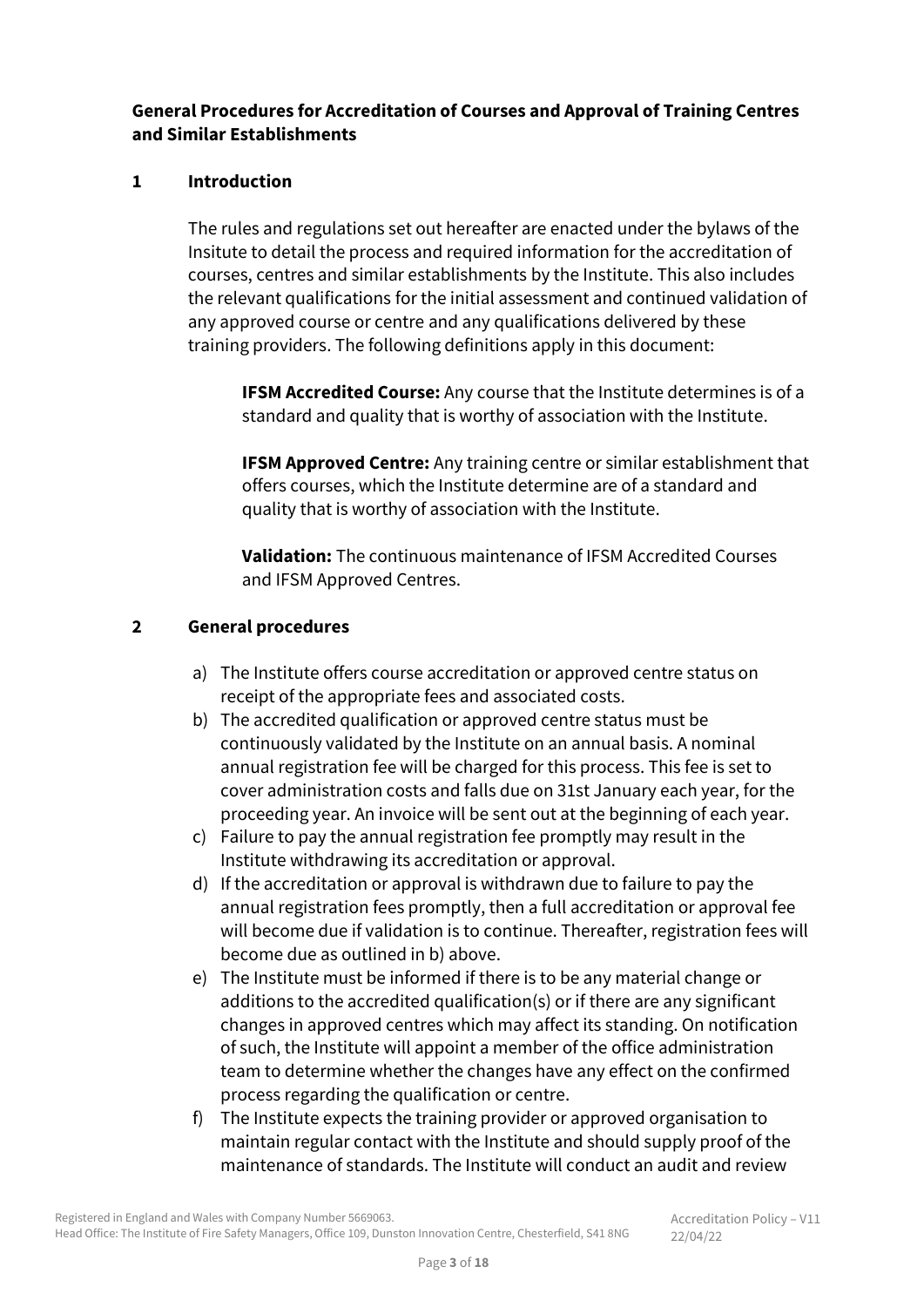every five years, the costs of this to be borne by the training provider or approved organisation.

g) The Institute reserves the right to ask for proof of maintenance of standards.

#### **3 Entitlements of Accredited Course providers and Approved Centres**

- a) Each organisation that runs accredited courses or holds approved centre status is entitled to use the Institute's name and 'Accredited/Approved Centre by the Institute of Fire Safety Managers for Training' Logo. This may be used on any material that has relevance to the accredited course or, in the case of an approved centre, all relevant courses that are run under the banner of the approved centre. The use of this logo may continue whilst all current fees have been paid.
- b) The Institute will issue a general certificate of approval to an organisation holding approved centre status provided all current fees have been paid. All organisations running accredited courses may use the Institute's accredited course logo on the certificates of the successful candidates provided all fees have been paid and on receipt of a nominal roll of said successful candidates. Approved centres may use the same logo on all course certificates that are provided to successful candidates for those courses that have formed the basis of the approved centre status.

## **Internal Procedures for Accreditation of Courses and Approval of Training Centres and Similar Establishments**

## **1. Introduction and Authority**

## 1.1 **Introduction**

This part of the document lays down the Institute's policy for the accreditation or approval of training course providers.

These procedures are set out for the use of the accreditation teams when carrying out accreditations or approvals for and on behalf of the Institute.

They are designed to provide the accreditation teams with the necessary guidance and advice needed to make recommendations on the quality and standard of applications for accreditation or approval.

These procedures have been structured for 'internal' use only for those courses requiring accreditation and centres requiring approval.

## 1.2 **Prior Approval**

The approval and accreditation process shall normally be started upon receipt of an application by the Accreditation Secretary.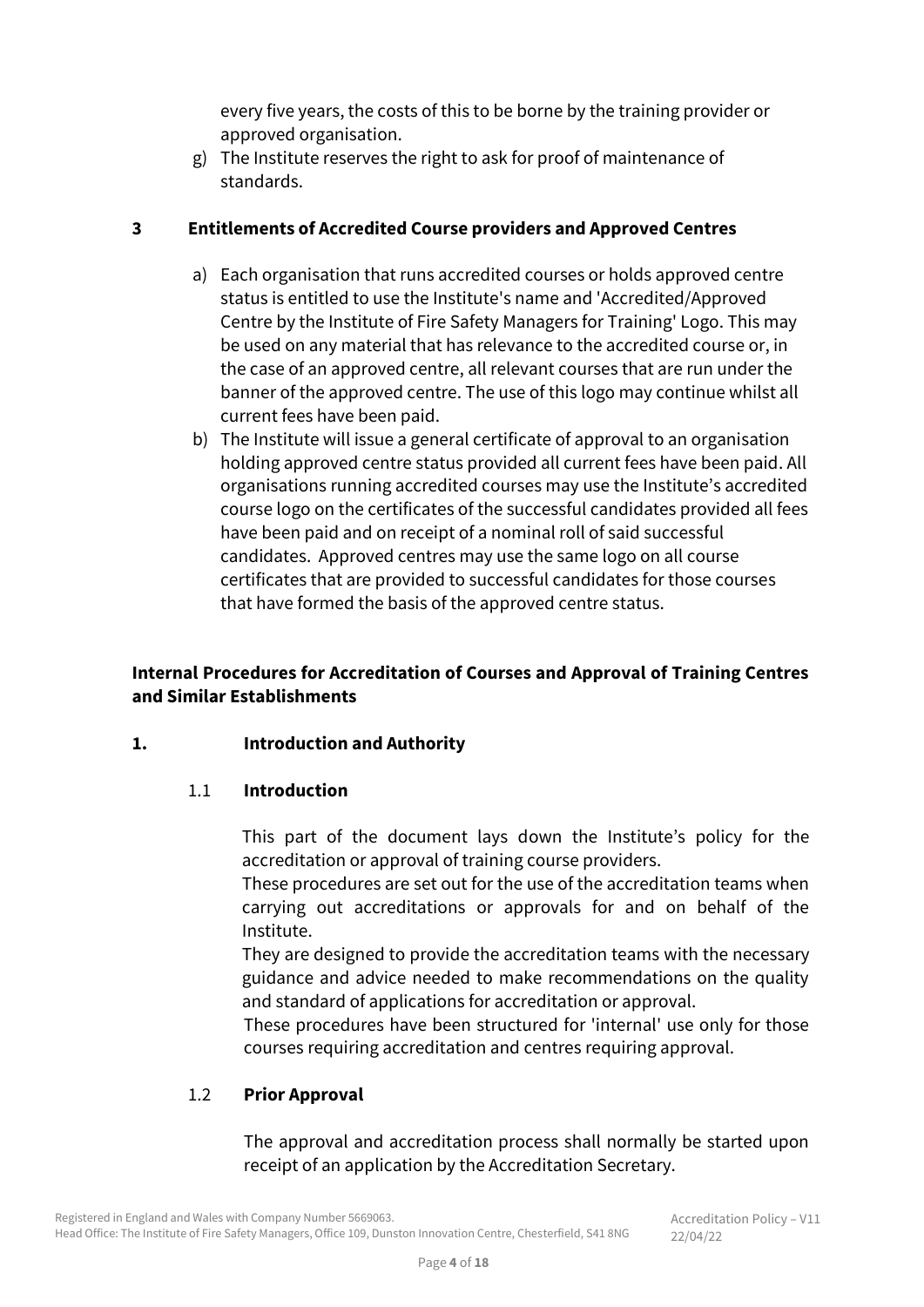## 1.3 **Authority to Progress Accreditation Negotiations and Contracts**

The authority to handle and progress all accreditation and/or approval matters shall be vested with the Accreditation Secretary who will assemble, as thought necessary or appropriate, an assessment team from the IFSM team will assist with the accreditation activities as outlined in this document.

#### **2. Initial Procedure**

Accreditation applications should be submitted from our website, these will go to the IFSM Accreditation team for review. All fees and guidance on applying can be found on our website at [www.ifsm.org.uk](http://www.ifsm.org.uk/)

#### **3. Receipt of Application**

- 3.1 Upon receipt of a completed application form, the Accreditation Secretary will:
	- a) Acknowledge receipt of the application with the applicant.
	- b) Check the applications for omissions and/or accuracy and take any remedial action necessary with the applicant.
	- c) Take action to start the process.
	- d) Advise the Council of new applicants at next available Council meeting.
- 3.2 Upon receipt of a completed application form, the accreditation administrator shall contact the applicant and confirm the following:
	- a) Name of the course(s) or programme(s) being designed, delivered, or promoted by the applicant for which accreditation is sought.
	- b) Identity of the individual(s) who have prime responsibility for the course(s) or programme(s) for which accreditation/approval is sought.
	- c) Intended target audience of the course(s) or programme(s).
	- d) Identification of the certification or qualification linked to the course(s) or programme(s).
	- e) Confirm any confidentiality issues.

## **4. Review and Evaluation of Information**

4.1 Upon confirmation of the information at 3.2 above, the accreditation team will evaluate the information contained in the application. It must be established that the applying body meets or exceeds the criteria laid down in the Institute's accreditation policy.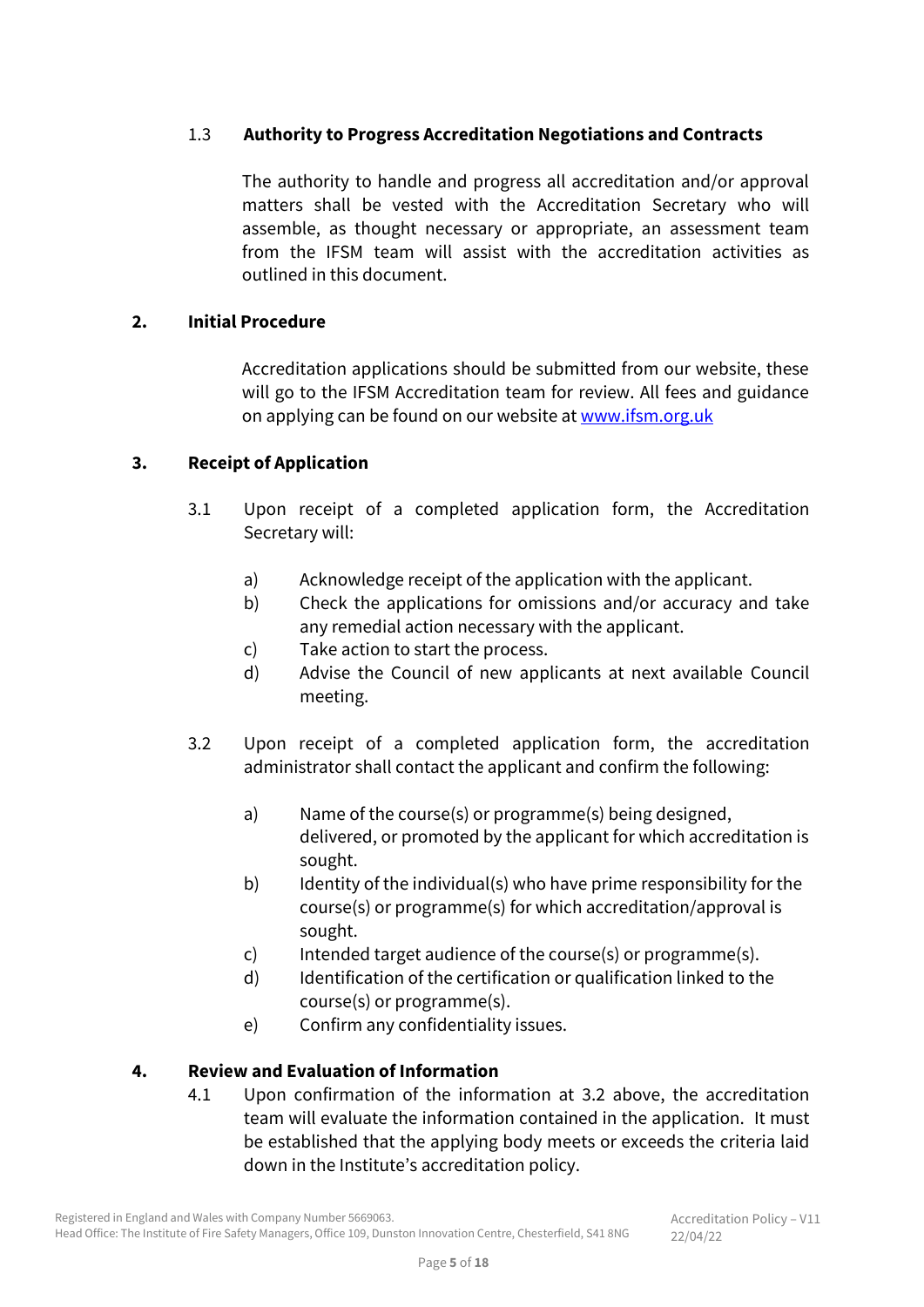4.2 When the accreditation team has decided that the criteria and requirements have been met, the Accreditation Secretary will contact the applicant and arrange a visit to the applicant's site to carry out the accreditation or approval.

#### **5. Site Visit Stage**

- 5.1 There shall be at least **one** visit to the applicant's site before granting accreditation or approval of the course(s) or program(s).
- 5.2 Two representatives from the accreditation team shall visit the applicant's site to accredit the course(s) or programme(s) or approve the centre. These representatives shall make their evaluation of the applying body and its educational and training processes, the procedures for ensuring quality assurance, academic standards, and resource provision.
- 5.3 The Accreditation/Approval Team should pay particular attention to the following points:
	- 5.3.1 The purpose and objectives of the course.
	- 5.3.2 The course management.
	- 5.3.3 Admission requirements and student selection.
	- 5.3.4 Criteria for the progress of students through the course.
	- 5.3.5 Failure rates.
	- 5.3.6 Course structure, philosophy, and methodology.
	- 5.3.7 Technical subjects taught.
	- 5.3.8 Teaching methods.
	- 5.3.9 Subject options.
	- 5.3.10 Integration of design, management, and professional studies.
	- 5.3.11 Projects.
	- 5.3.12 Methods of assessment.
	- 5.3.13 General resources.
	- 5.3.14 Staff qualifications and experience.
	- 5.3.15 Support staff.
	- 5.3.16 External moderation arrangements (including quality control and standards, e.g., BS/ISO).
	- 5.3.17 Extent and arrangements for practical work.
- 5.4 The Accreditation/Approval visit should aim to achieve the following:
	- 5.4.1 Meet staff and students and discuss the course with them.
	- 5.4.2 Inspect a selection of students' work, examination papers and assessments.
	- 5.4.3 To ascertain, by inspection, whether adequate facilities are available for the course.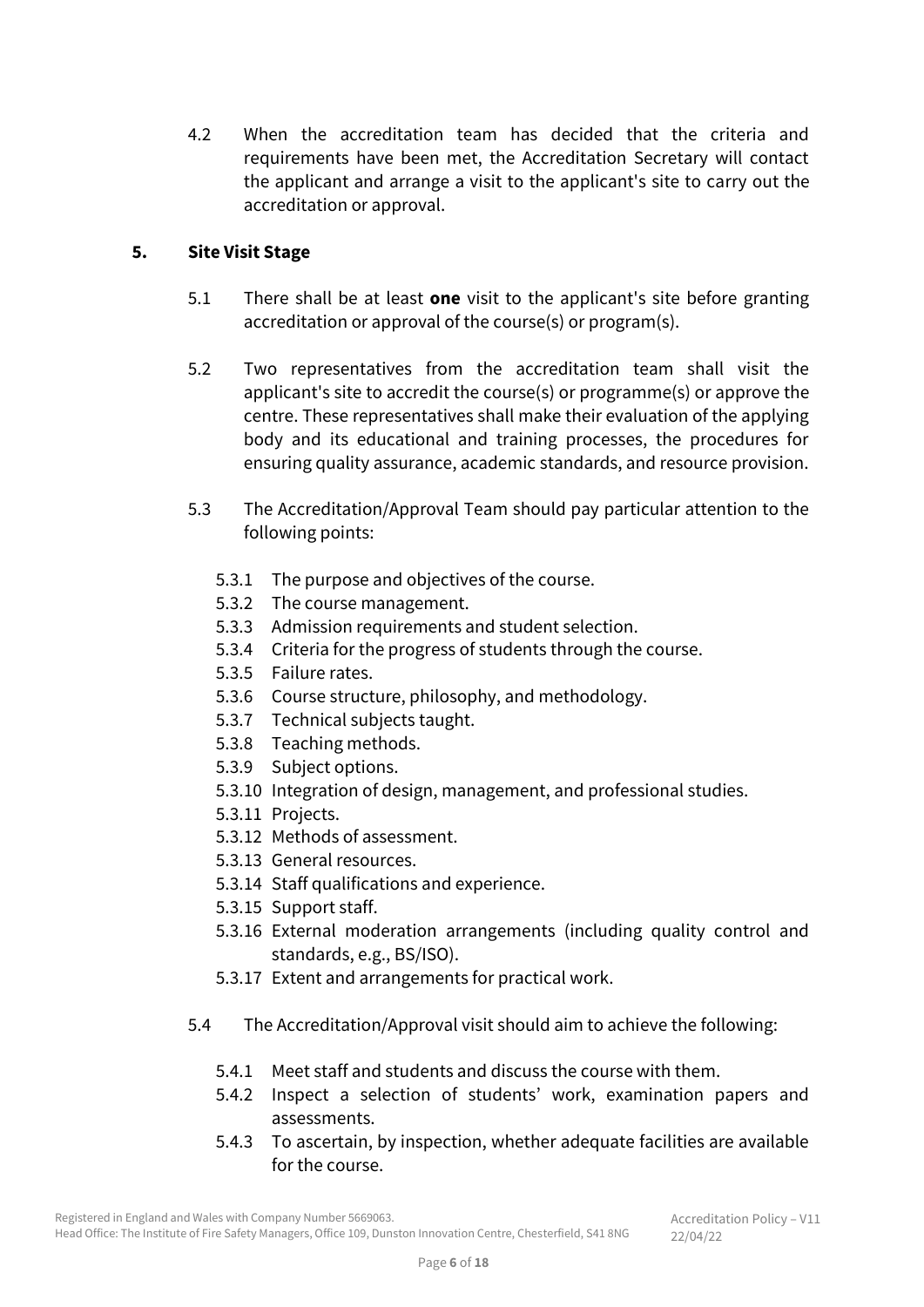- 5.5 The Accreditation/Approval visit should last as long as required to include the following phases:
	- 5.5.1 An initial meeting of the Accreditation/Approval Team alone.
	- 5.5.2 A meeting with the Head of Department/Course Leader.
	- 5.5.3 Discussions with members of the academic staff.
	- 5.5.4 Meeting with a representative group of students (if possible).
	- 5.5.5 A tour of all facilities.
	- 5.5.6 A final meeting of the Accreditation/Approval Team.
	- 5.5.7 A final meeting with the Head of Department/Course Leader.

#### **6. Accreditation**

Subject to a satisfactory conclusion following the site visit and evaluation of the course(s) or centre the accreditation team will present their recommendations for ratification of accreditation or approval for the period stated in the final documentation (Appendix 2).

#### **7. Appeals Procedure**

The Institute has the right to reject an application if it does not meet the standard set out in the Accreditation Policy. When this is the case, the applicant will be informed by the accreditation team the reason(s) for the rejection. Feedback will be provided where possible.

An Applicant may make an appeal against the decision by submitting a formal Letter of Appeal to the Business Manager of the Institute. The appeal must be within 7 days of the receipt of the decision and should contain the grounds on which the appeal is based and should be accompanied by such evidence that the Applicant feels is necessary to support the appeal. This further evidence should be additional material and not just a re-submission of the original application.

On receipt of the appeal, the Business Manager will form an Appeals Committee consisting of at least three members of the Institute, only one of which can be from the original Assessment Panel, who will review the appeal, together with the original application and make a decision.

Only one appeal will be allowed with any one application. However, it is hoped that following an unsuccessful appeal, the Appeals Committee will be able to offer advice etc. to the appellant.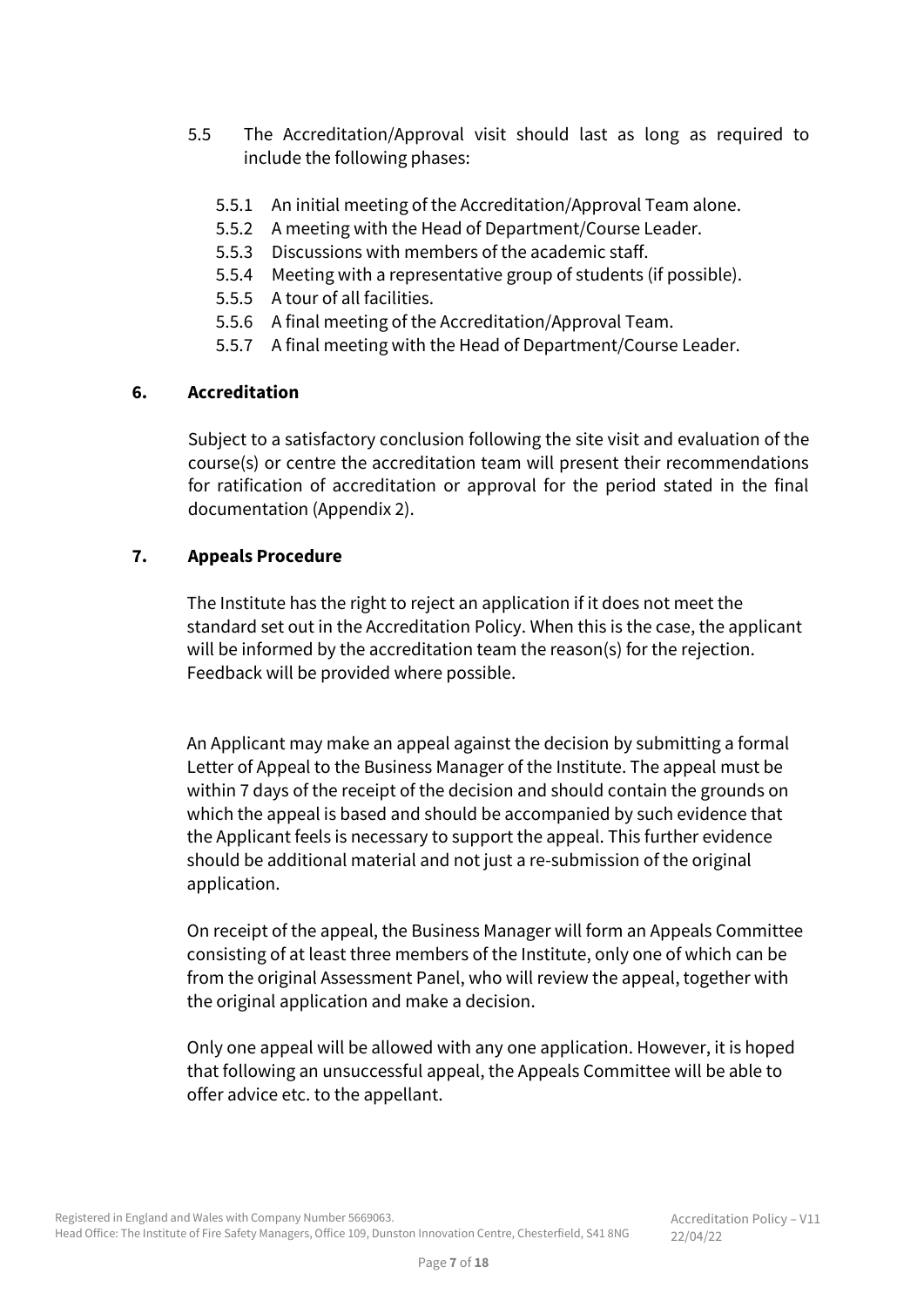#### **8. Disputes and Complaints**

In the case of any disputes or complaints arising from any of the procedures in this guidance document, or about an accredited centre or course provider, the Business Manager will inform the Institute's Council and appoint a Council member to review the dispute or complaint and submit the findings to the Business Manager for further action as required. This may be via the Institute's Code of Ethics / Disciplinary Procedures.

### **9. Monitoring and Control**

The Institute shall monitor all matters relating to the way in which the applicant is handling and managing the course(s) or programme(s) for which accreditation has been given and take any action considered necessary through Council. The onus remains with the training provider to inform the Institute of any changes, modifications or amendments made to the accredited or approved centre in order that a review can be carried out, if necessary, and any action required can be taken.

#### **10. Costs, Fees and Final Administration**

All costs and fees for the accreditation, approval or validation of courses will be charged at the rate approved by Council of the Institute. The applying body will also be liable for all reasonable and relevant out of pocket expenses incurred by the accreditation team during site visits.

Note: Invoicing for accreditation and/or approval fees plus incurred expenses will be actioned by Accreditation Admin Support on notification of the Accreditation Secretary.

Once the Accreditation Secretary and Council have approved the decision, they will issue the appropriate certificates of the Institute to the training provided (sample certificates are attached at Appendices 4 and 5).

## **11. Validation and Review**

All courses will be continuously validated to maintain their current status with the Institute by the payment of an annual validation fee. All accredited courses and approved centres will be validated annually, and fees charged in accordance with the schedule of fees determined from time to time by Council. The Accreditation Committee will carry out a review of all accredited courses, and approved centres at least every five years.

Prior to the 5-year anniversary the accreditation team will contact the provider & request the submission of a review pro forma application (application form is attached at Appendix 3) steps 3 to 7 above will be followed. The charges for this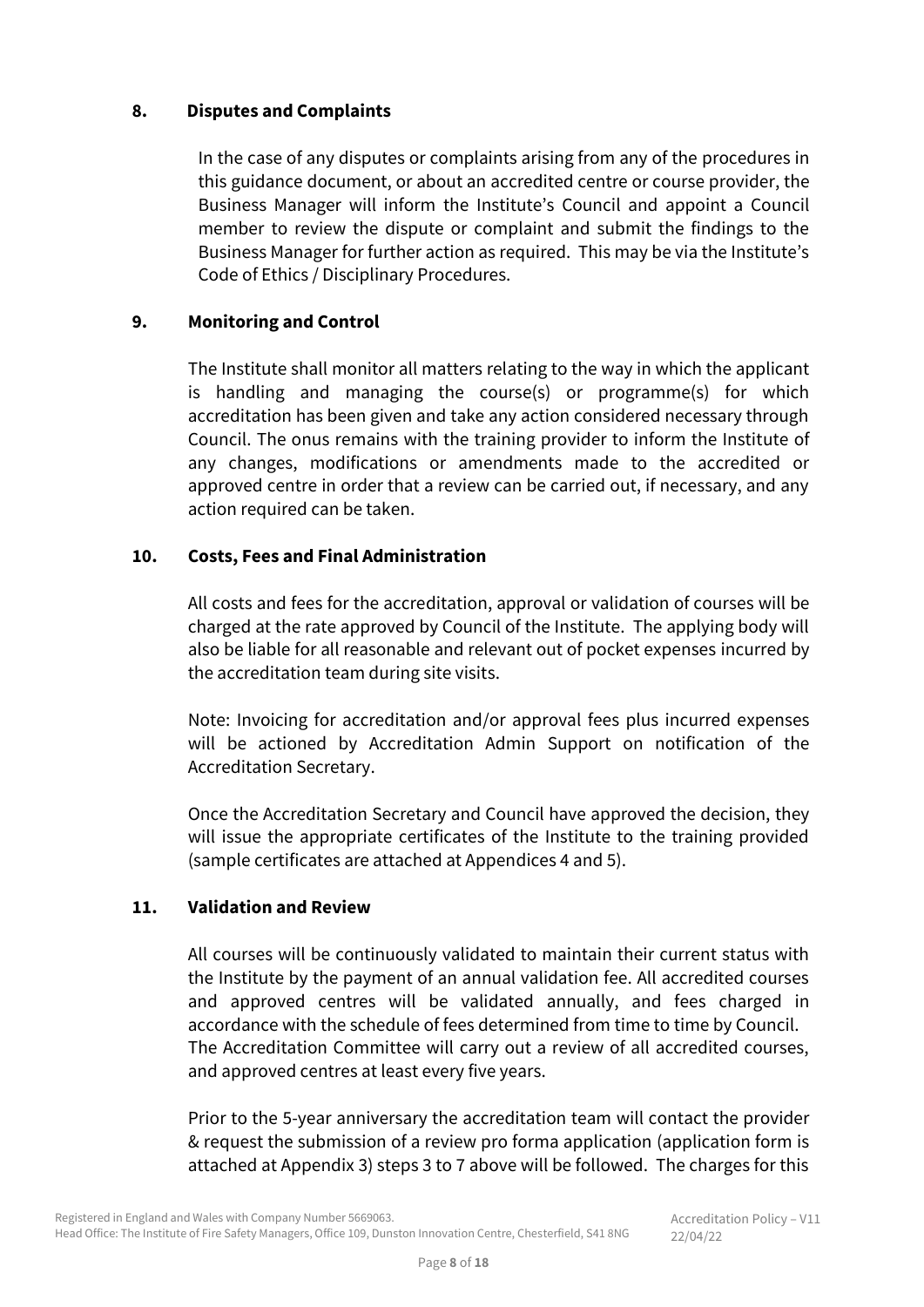review visit will include the accreditation team expenses plus the annual fee if outstanding.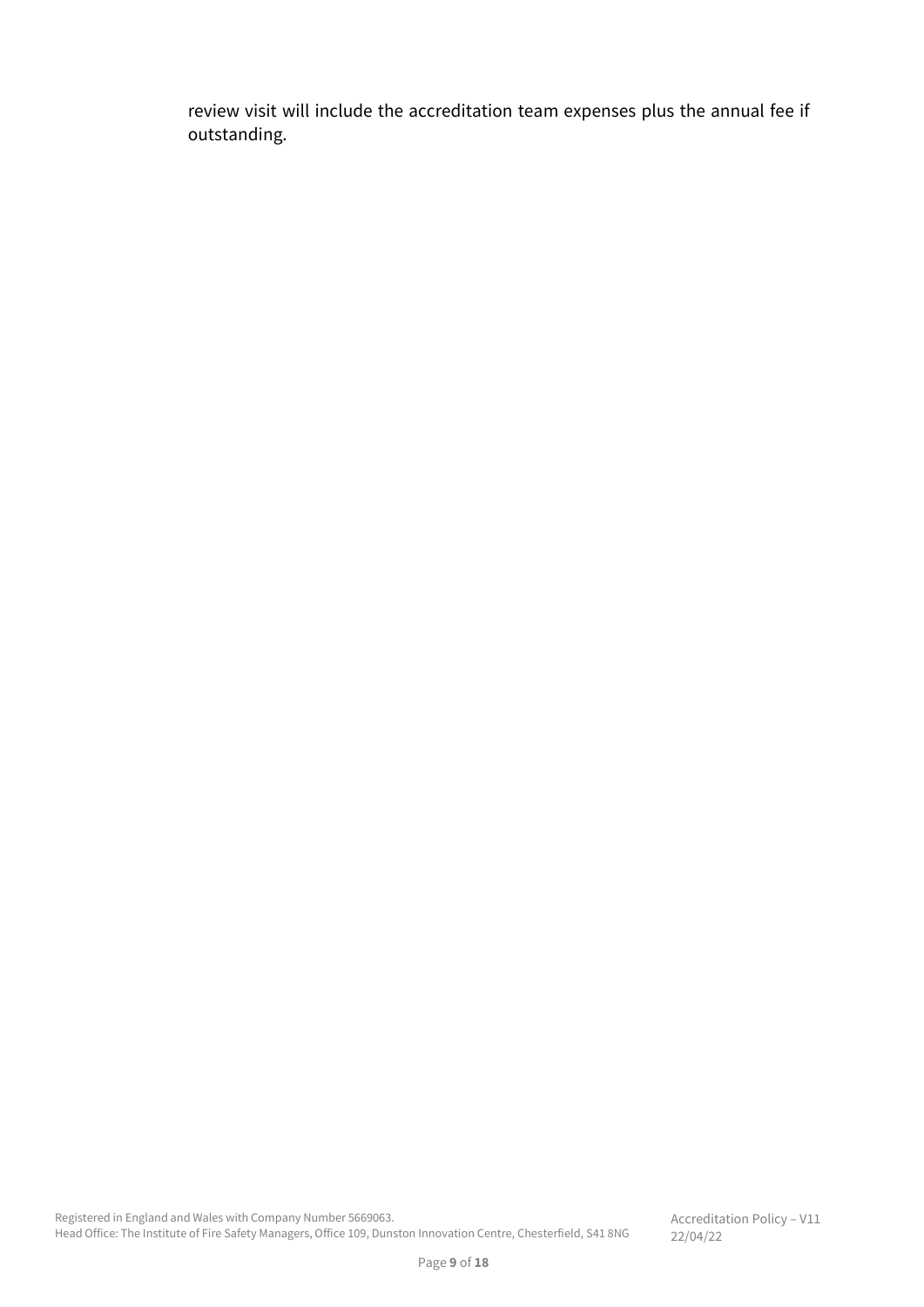## **THE INSTITUTE OF FIRE SAFETY MANAGERS (Founded 1997)**

## **Accreditation Team Report**

|                                                                                                                                                                                             | <b>Contact:</b>                         |
|---------------------------------------------------------------------------------------------------------------------------------------------------------------------------------------------|-----------------------------------------|
| <b>Address, inc Post Code:</b>                                                                                                                                                              | Telephone:                              |
|                                                                                                                                                                                             | E-mail:                                 |
| Centre Representatives present:                                                                                                                                                             | <b>IFSM Accreditation Team Members:</b> |
| Location:                                                                                                                                                                                   | Date of Visit:                          |
| 1. <b>Centre</b> to be approved - list courses<br>in the portfolio at the time of<br>application.<br>or                                                                                     |                                         |
| 2. <b>Course(s)</b> to be<br>validated/accredited:                                                                                                                                          |                                         |
| <b>Member or Non-member</b><br>application.                                                                                                                                                 |                                         |
| Please identify tutors and officials of the<br>organisation who are members of the IFSM to<br>allow the Institute to confirm the member or<br>non-member status at the time of application. |                                         |
| Course Assessed:                                                                                                                                                                            |                                         |
| Background Information.                                                                                                                                                                     |                                         |
| Methodology:                                                                                                                                                                                |                                         |
| Aim and Outcome of the Course                                                                                                                                                               |                                         |

Registered in England and Wales with Company Number 5669063.

Head Office: The Institute of Fire Safety Managers, Office 109, Dunston Innovation Centre, Chesterfield, S41 8NG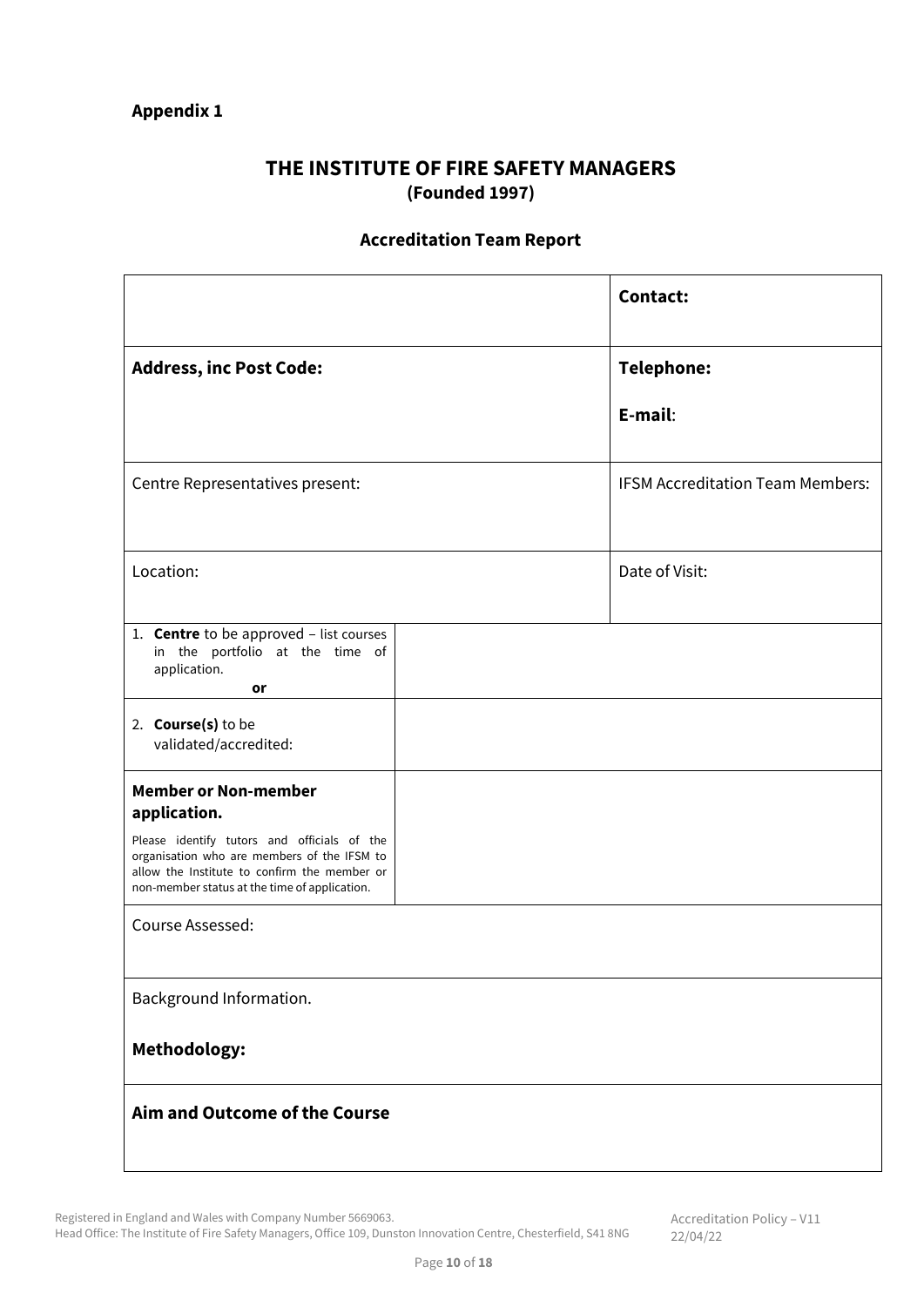Original Application Date:

Accreditation or Approval Status:

Student Group:

**Centre Facilities/Resources:**

**Course Structure & Delivery:**

**Observations**

**Assessment Method: Examination Procedure, Papers and Assessments:**

**Course Literature:**

**External Moderation Arrangements:**

**Practical Work Arrangements:**

**Student Course Work Inspected:**

Staff Discussion:

Student Discussion:

**Accreditation Team Comments and Recommendations:**

#### **Report prepared by: Date:**

Registered in England and Wales with Company Number 5669063. Head Office: The Institute of Fire Safety Managers, Office 109, Dunston Innovation Centre, Chesterfield, S41 8NG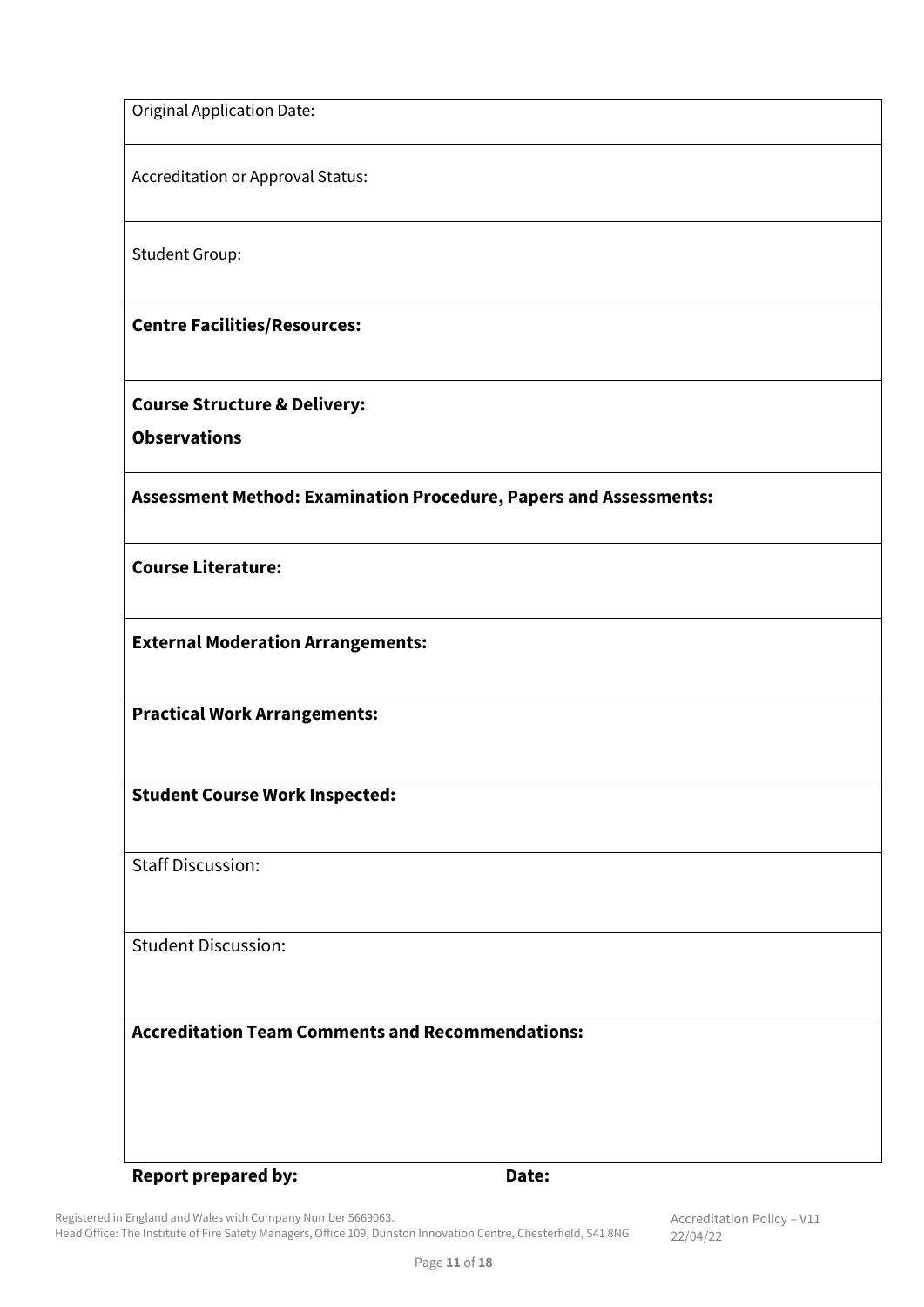# **THE INSTITUTE OF FIRE SAFETY MANAGERS (Founded 1997)**

# **PROFORMA FOR THE QUINQUENNIAL REVIEW OF ACCREDITED COURSES AND APPROVED CENTRE STATUS**

| Answers to the following questions will enable the committee to appoint an appropriate<br>accreditation team. Once the application has been accepted it may be necessary to request<br>submission of further documentation that will form the basis of the accreditation. Please<br>continue on to a separate sheet if necessary. |  |  |
|-----------------------------------------------------------------------------------------------------------------------------------------------------------------------------------------------------------------------------------------------------------------------------------------------------------------------------------|--|--|
|                                                                                                                                                                                                                                                                                                                                   |  |  |
|                                                                                                                                                                                                                                                                                                                                   |  |  |

What is the purpose and objectives of the course?

Registered in England and Wales with Company Number 5669063.

Head Office: The Institute of Fire Safety Managers, Office 109, Dunston Innovation Centre, Chesterfield, S41 8NG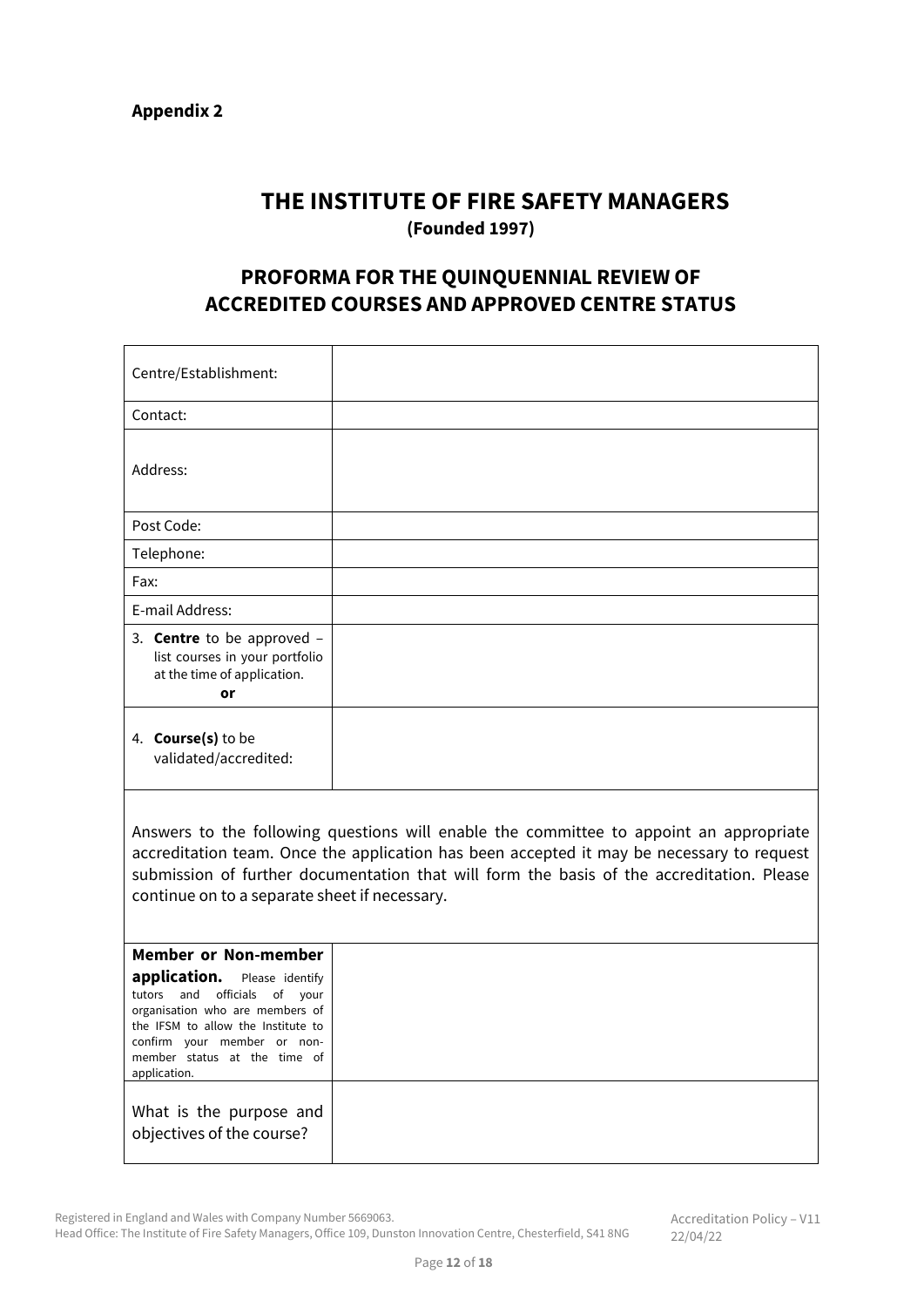| What are the criteria for<br>the progress of students<br>through the course?<br>(e.g., Continual assessment,<br>term time examinations etc.)           |  |
|--------------------------------------------------------------------------------------------------------------------------------------------------------|--|
| What are the failure rates<br>by<br>examination/assessment?                                                                                            |  |
| Briefly describe the course<br>structure, philosophy, and<br>methodology:                                                                              |  |
| What technical subjects<br>are taught?                                                                                                                 |  |
| What are the tutorial and<br>teaching methods?                                                                                                         |  |
| What are the subject<br>options?                                                                                                                       |  |
| Describe the resources<br>available to students.<br>(e.g., Residential<br>accommodation, library,<br>distance learning etc.).                          |  |
| What are the criteria for<br>training and tutorial<br>staff selection?<br>(Qualifications, training, and<br>experience)<br>Is support staff available? |  |
| What are the<br>arrangements for external<br>moderation?<br>(Including quality control and<br>standards (e.g., ISO and BS)                             |  |

Registered in England and Wales with Company Number 5669063.

Head Office: The Institute of Fire Safety Managers, Office 109, Dunston Innovation Centre, Chesterfield, S41 8NG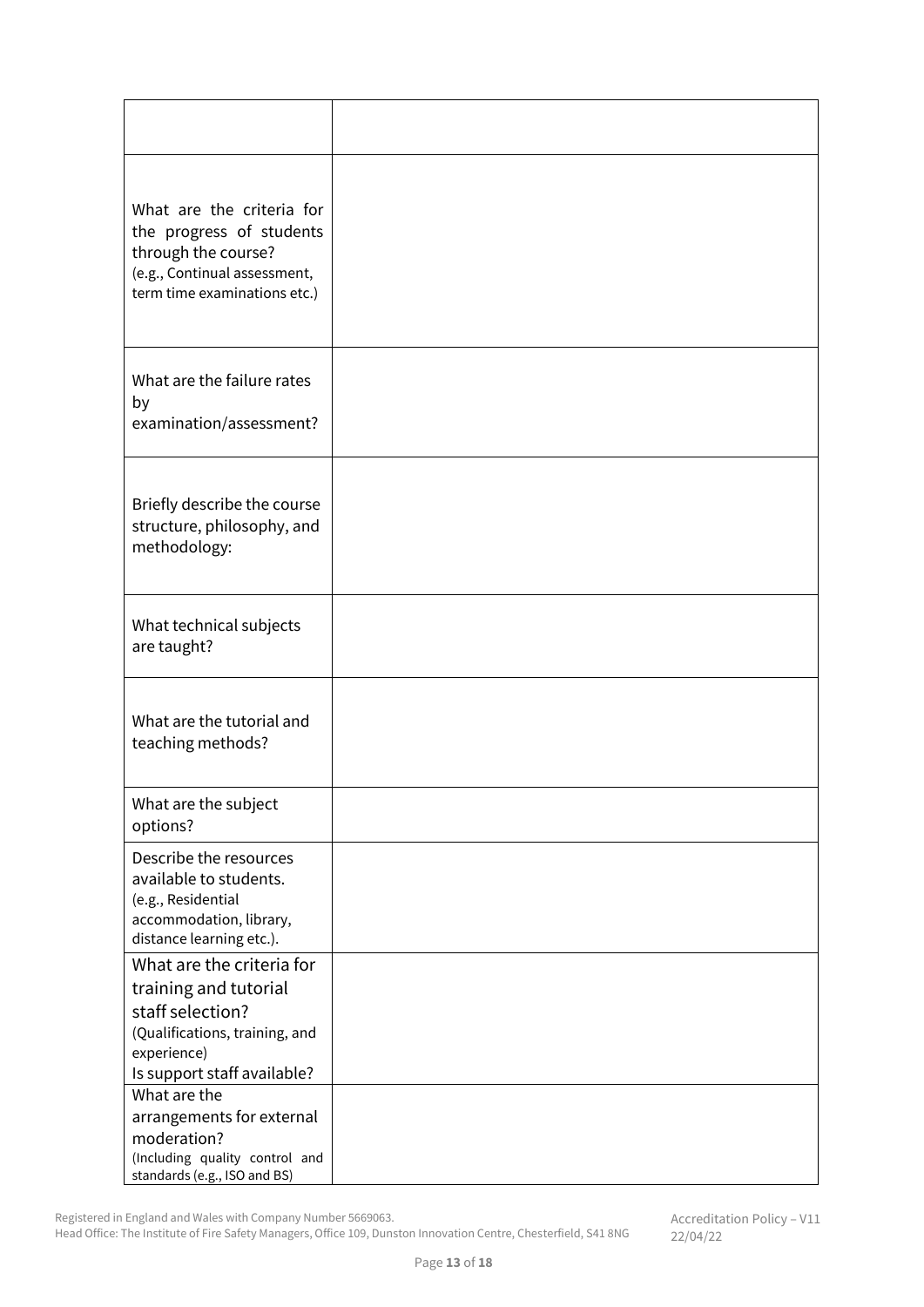| What are the<br>arrangements for practical<br>work?                  |  |
|----------------------------------------------------------------------|--|
| Are any of the students<br>sponsored?                                |  |
| Is there any industrial or<br>employer involvement in<br>the course? |  |
| Is there any involvement<br>of staff with industry?                  |  |
| Additional comments or<br>relevant information                       |  |

Signed: Date:

Print Name:

Position in Company/Organisation:

**The completed review form should be sent by email or post together with any supporting documents to:**

# **A** [accreditation@ifsm.org.uk](mailto:accreditation@ifsm.org.uk)

 **The Accreditation Secretary The Institute of Fire Safety Managers Unit 109, Dunston Innovation Centre, Dunston Road, Sheepbridge, Chesterfield. S41 8NG**

# **0330 355 1286**

- <sup>o</sup> On receipt of the review information an acknowledgement will be sent to the organisation.
- <sup>o</sup> Please note that Council and the accreditation team will consider the review information with all haste.
- <sup>o</sup> Further details may be requested from the organisation before a quinquennial visit is arranged.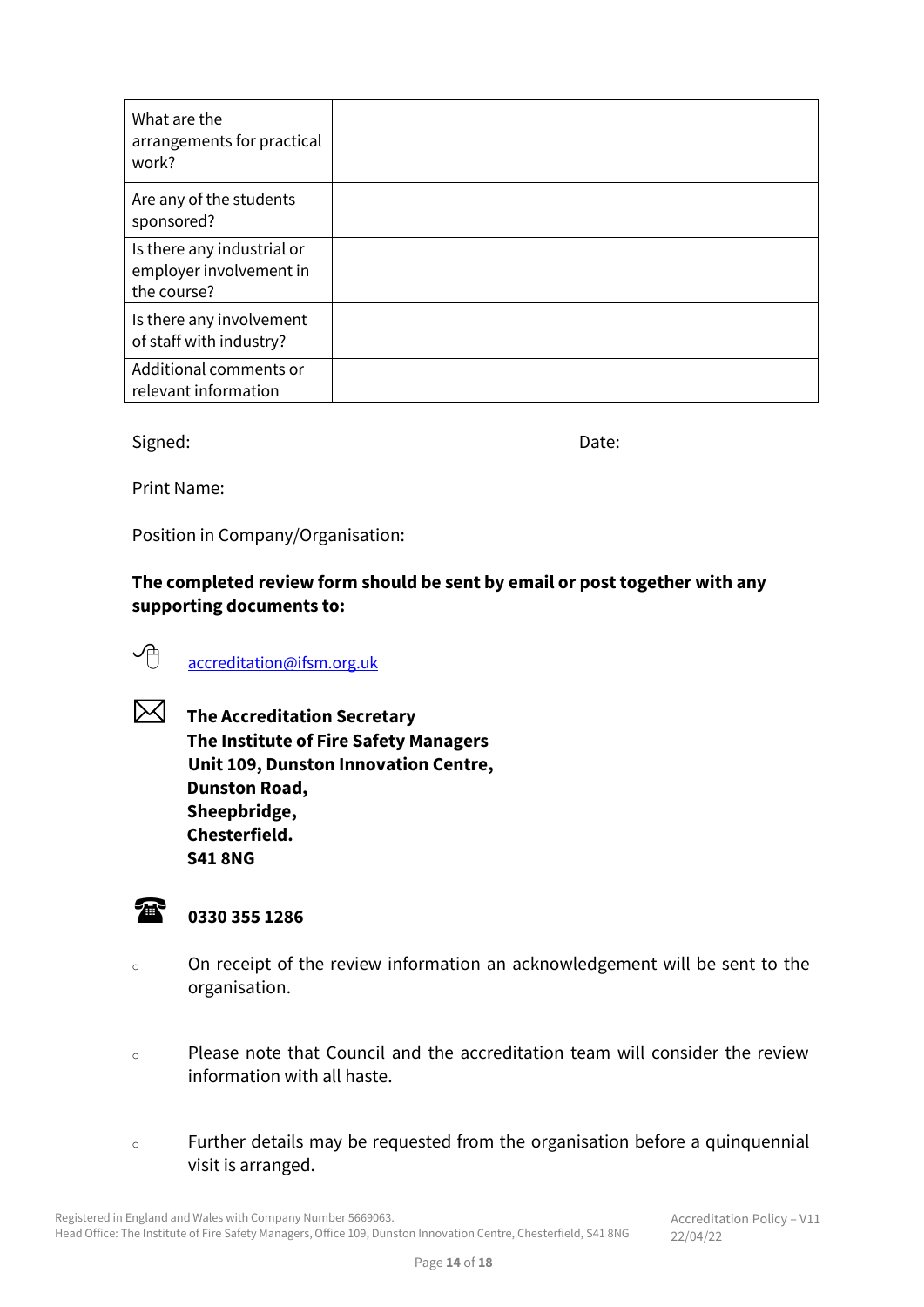

**This is to certify that**

# **Has been awarded**

# **APPROVED CENTRE STATUS**

**Dated this day: Dr R W Docherty QFSM, PhD, CEng, MEI, FIFireE, FIFSM** President

IFSM Registered Office: Unit 109, Dunston Innovation Centre, Dunston Road, Sheepbridge, Chesterfield S41 8NG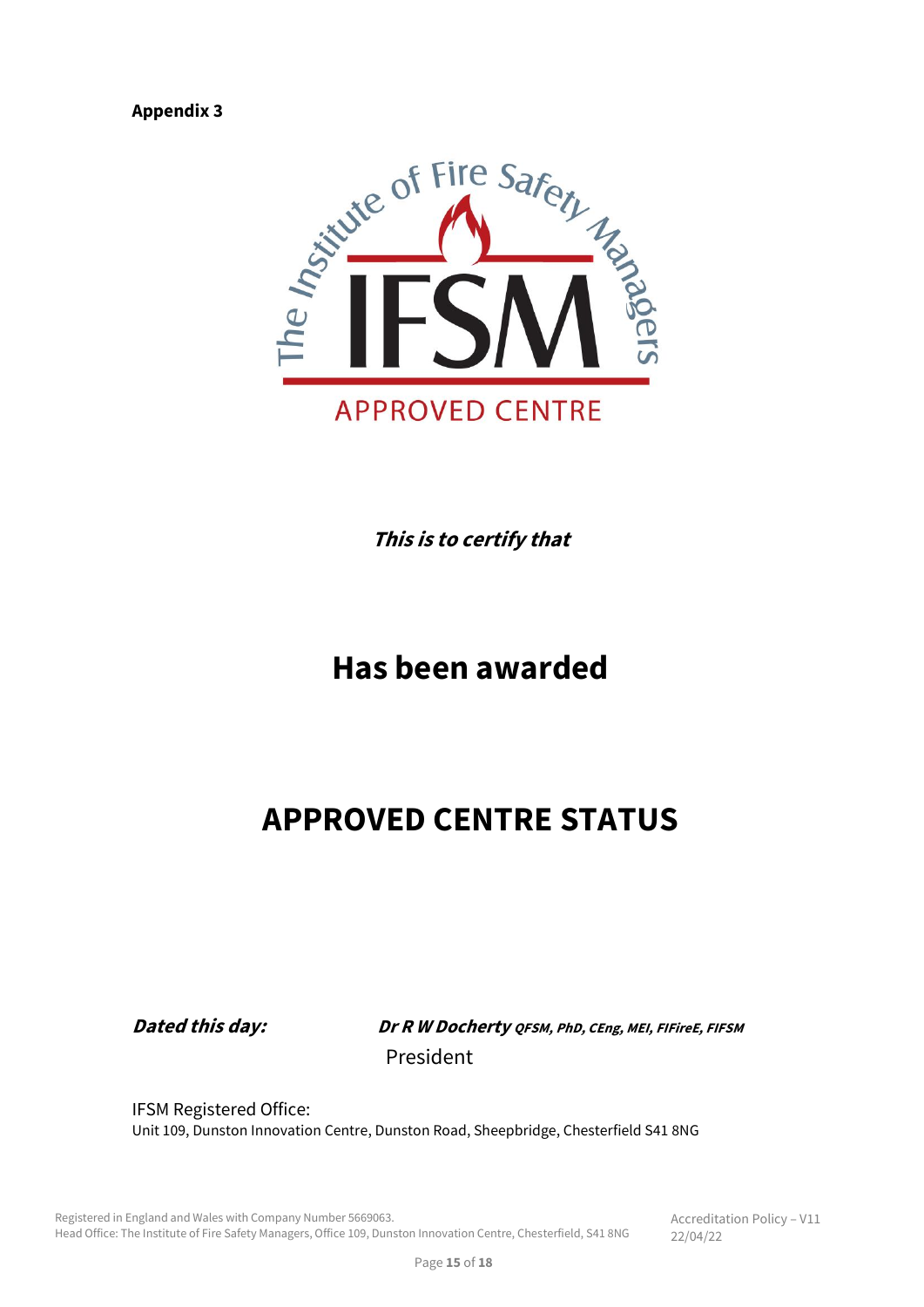

**This is to certify that**

# Has received accreditation

for the following course:

**Dated this day: Dr R W Docherty QFSM, PhD, CEng, MEI, FIFireE, FIFSM** President

IFSM Registered Office: Unit 109, Dunston Innovation Centre, Dunston Road, Sheepbridge, Chesterfield S41 8NG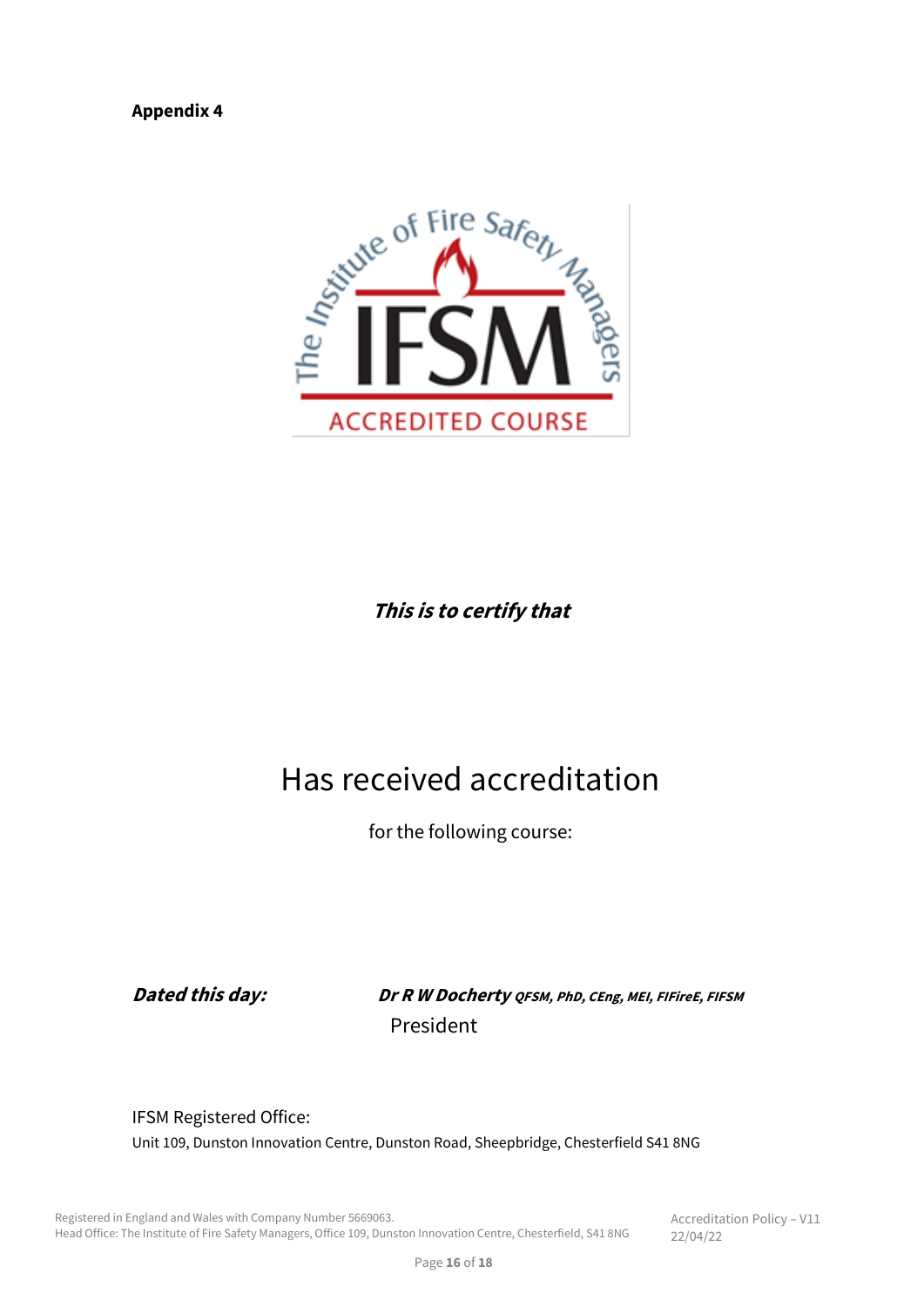

# THIS IS TO CERTIFY THAT

# Is an accredited course provider

**Dated this day: Dr R W Docherty QFSM, PhD, CEng, MEI, FIFireE, FIFSM** President

IFSM Registered Office: Unit 109, Dunston Innovation Centre, Dunston Road, Sheepbridge, Chesterfield S41 8NG